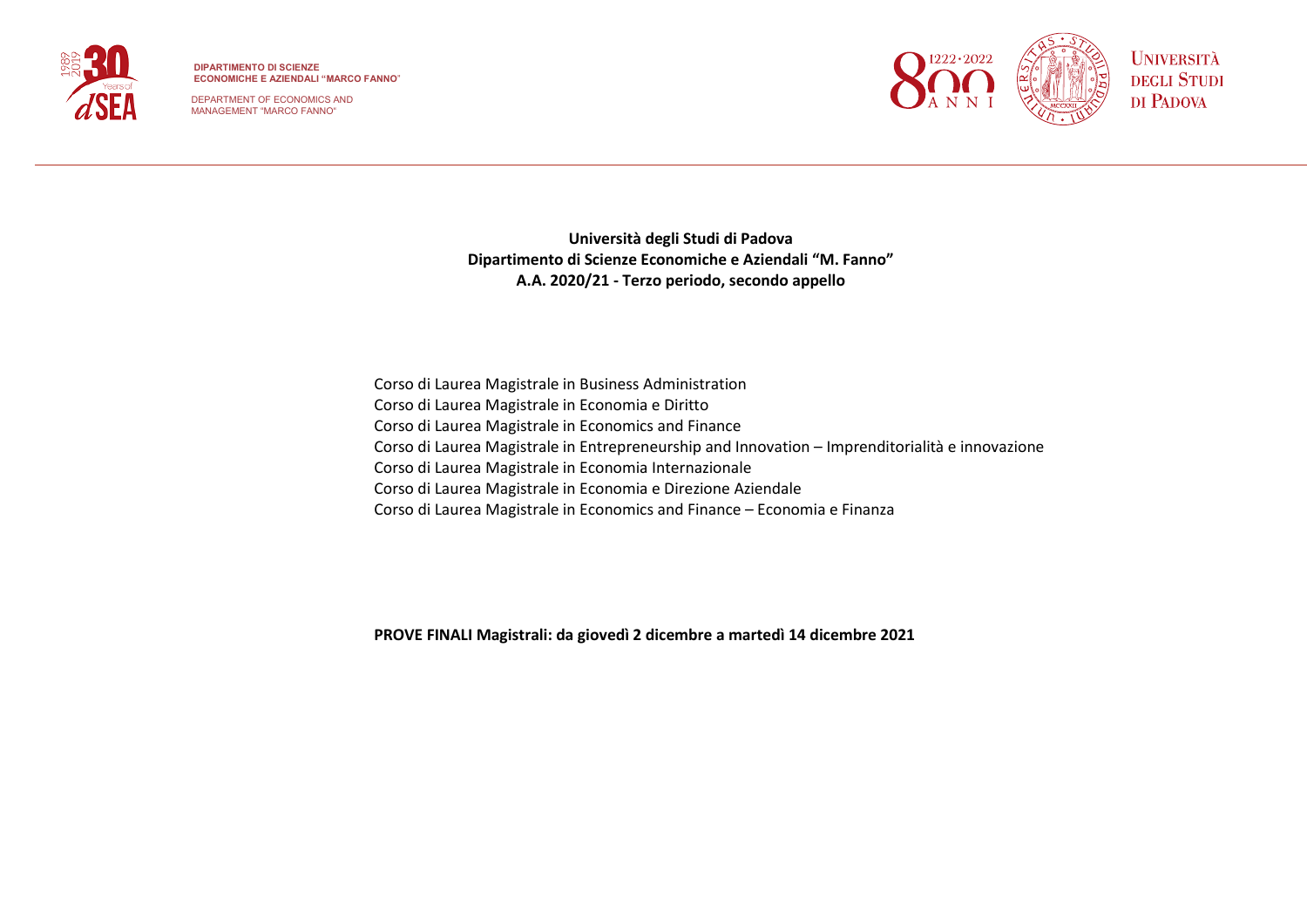



# **Lunedì 6 dicembre 2021, inizio ore 09.00**

Aula 12, 1° piano, Plesso didattico Via Bassi n. 1 Candidati: 7

| <b>Ore</b> | <b>CdS</b> | Laureando                            | <b>Matricola</b> | Relatore                         | Titolo prova finale                                                                                                                        | <b>Controrelatore 1</b>               | <b>Controrelatore 2</b> |
|------------|------------|--------------------------------------|------------------|----------------------------------|--------------------------------------------------------------------------------------------------------------------------------------------|---------------------------------------|-------------------------|
| 9.30       | <b>BA</b>  | <b>BORTOLOZZO</b><br><b>MICHELA</b>  | 1239011          | <b>BUTTIGNON</b><br><b>FABIO</b> | Comparison of M&A activity in Covid-19 and<br>pre-Covid-19 times: focus on Italian listed<br>firms                                         | SEDITA SILVIA                         | LODIGIANI ELISABETTA    |
| 10.00      | <b>BA</b>  | <b>BRUGNANO</b><br><b>MARCO</b>      | 1218628          | DI MARIA<br><b>ELEONORA</b>      | Strategy and planning to achieve carbon<br>neutrality: the role of B Corps                                                                 | <b>LODIGIANI</b><br><b>ELISABETTA</b> | <b>GRILLO EDOARDO</b>   |
| 10.30      | BA         | <b>BUGGIO</b><br><b>MATTIA</b>       | 1220483          | SEDITA SILVIA<br><b>RITA</b>     | Green innovation and B Corps: an exploration<br>of the technological space                                                                 | DI MARIA ELEONORA                     |                         |
| 11.00      | BA         | <b>ELISI</b><br><b>BENEDETTA</b>     | 1233607          | <b>BUTTIGNON</b><br><b>FABIO</b> | The adoption of the Early Warning System in<br>detecting the firm's financial distress: a<br>comparative analysis between France and Italy | DI MARIA ELEONORA                     |                         |
| 11.30      | <b>BA</b>  | <b>FAUSTINI</b><br><b>MARTIN</b>     | 1237356          | <b>BUTTIGNON</b><br><b>FABIO</b> | Effect of Liquidity on the Size Premium: an<br>empirical analysis on the Italian market.                                                   | <b>LODIGIANI</b><br><b>ELISABETTA</b> | SEDITA SILVIA           |
| 12.00      | ΕI         | <b>GANDINI</b><br><b>MARIA ELENA</b> | 1238383          | DI MARIA<br><b>ELEONORA</b>      | Fashion 4.0. Digital transformation and the<br>COVID-19 scenario                                                                           | SEDITA SILVIA                         |                         |
| 12.30      | ΕI         | <b>ROSSI</b><br><b>TOMMASO</b>       | 1219384          | DI MARIA<br><b>ELEONORA</b>      | Digital Technologies Application of Business<br>Ecosystems for a Circular Economy: a Circular<br><b>Service Providers Analysis</b>         | <b>GRILLO EDOARDO</b>                 |                         |

Presidente della Commissione: BUTTIGNON FABIO DI MARIA ELEONORA, GRILLO EDOARDO, LODIGIANI ELISABETTA, SEDITA SILVIA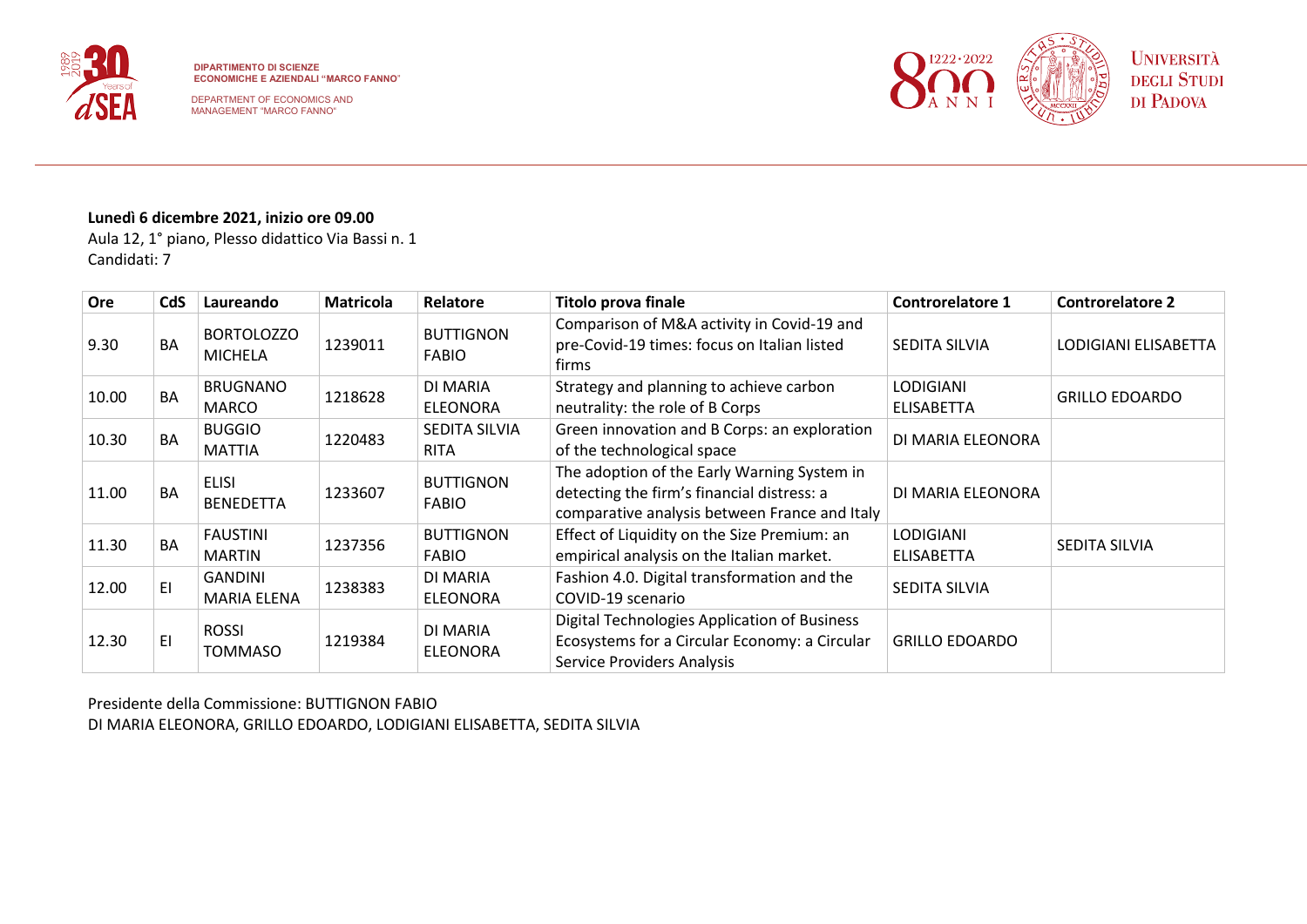



### **Lunedì 6 dicembre 2021, inizio ore 09.00**

Aula 14, 1° piano, Plesso didattico Via Bassi n. 1 Candidati: 7

| Ore   | <b>CdS</b> | Laureando                                 | <b>Matricola</b> | Relatore                                          | <b>Titolo prova finale</b>                                                                                                                     | Controrelatore 1      | <b>Controrelatore 2</b> |
|-------|------------|-------------------------------------------|------------------|---------------------------------------------------|------------------------------------------------------------------------------------------------------------------------------------------------|-----------------------|-------------------------|
| 9.00  | <b>BA</b>  | CALAMIA DANIELE                           | 1219838          | <b>CIAN MARCO</b>                                 | Nessuna possibilità di rilocarsi: un'analisi del<br>perché le franchigie nordamericane si rilocano<br>al contrario dei club calcistici europei | <b>REBBA VINCENZO</b> | SCANDIUZZI DANIELA      |
| 9.30  | <b>BA</b>  | <b>GENNARI</b><br><b>LORENZO</b>          | 1209578          | <b>GRECO</b><br>LUCIANO<br><b>GIOVANNI</b>        | Public-Private Partnerships in Port<br>Infrastructures: the Italian experience in the<br>European Framework                                    | <b>REBBA VINCENZO</b> |                         |
| 10.00 | <b>MED</b> | <b>MALVESTIO</b><br><b>GABRIELE</b>       | 1238135          | <b>GRECO</b><br><b>LUCIANO</b><br><b>GIOVANNI</b> | La disciplina europea sugli aiuti di Stato alle<br>imprese                                                                                     | SCANDIUZZI DANIELA    |                         |
| 10.30 | <b>BA</b>  | <b>MASTROGIUSEPPE</b><br><b>FRANCESCA</b> | 1222101          | <b>POGGIOLI</b><br><b>MARCELLO</b>                | Private Equity funds laws and regulations:<br>tackling the main tax obstacles to cross-border<br><i>investments</i>                            | <b>GRECO LUCIANO</b>  | <b>REBBA VINCENZO</b>   |
| 11.00 | <b>BA</b>  | <b>MILAN ALICE</b>                        | 1238619          | <b>REBBA</b><br><b>VINCENZO</b>                   | Antimicrobial Resistance: Costs and Control<br><b>Policies</b>                                                                                 | <b>GRECO LUCIANO</b>  | POGGIOLI MARCELLO       |
| 11.30 | <b>MEF</b> | SARCINA ANDREA                            | 1163402          | <b>GRECO</b><br><b>LUCIANO</b><br><b>GIOVANNI</b> | Il teorema di Henry George in una città<br>circolare: spazio per l'intervento pubblico                                                         | REBBA VINCENZO        | <b>CIAN MARCO</b>       |
| 12.00 | <b>BA</b>  | <b>SHTARO HATIXHE</b>                     | 1236153          | <b>POGGIOLI</b><br><b>MARCELLO</b>                | The concept of Tax Residence for the Purposes<br>of cross-border Income Taxation and the<br>Implications of current COVID-19 Pandemic          | <b>CIAN MARCO</b>     | <b>GRECO LUCIANO</b>    |

Presidente della Commissione: REBBA VINCENZO

CIAN MARCO (solo per discussioni Calamia, Mastrogiuseppe, Milan, Sarcina, Shtaro), GRECO LUCIANO GIOVANNI, POGGIOLI MARCELLO, SCANDIUZZI DANIELA, TUSSET GIANFRANCO (solo per discussioni Gennari e Malvestio)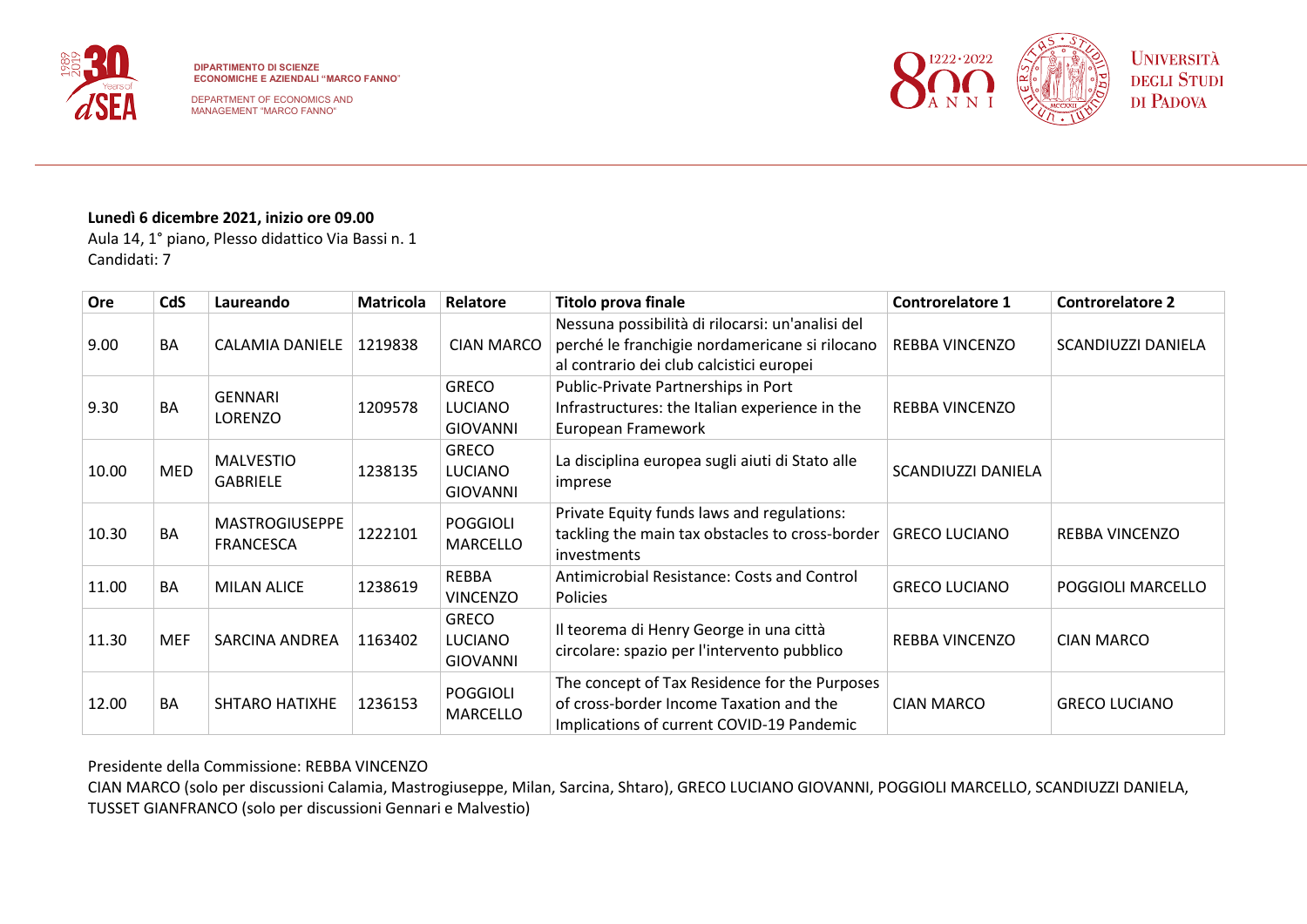

DEPARTMENT OF ECONOMICS AND MANAGEMENT "MARCO FANNO"



#### **Lunedì 6 dicembre 2021, inizio ore 14.30**

Aula 12, 1° piano, Plesso didattico Via Bassi n. 1 Candidati: 7

| <b>Ore</b> | <b>CdS</b> | Laureando                          | <b>Matricola</b> | Relatore                         | Titolo prova finale                                                                                                                                | <b>Controrelatore 1</b>             | <b>Controrelatore 2</b>    |
|------------|------------|------------------------------------|------------------|----------------------------------|----------------------------------------------------------------------------------------------------------------------------------------------------|-------------------------------------|----------------------------|
| 14.30      | MED        | BATTALLIARD<br><b>ALBERTO</b>      | 1210690          | SOLARI<br><b>STEFANO</b>         | Cambiare il sistema socioeconomico per non<br>cambiare il clima: il caso del settore dei trasporti e<br>lo strumento del bilancio socio-ambientale | <b>ANTONIETTI</b><br><b>ROBERTO</b> | ALEXANDER VINCENZO<br>ANNA |
| 15.00      | <b>BA</b>  | <b>BOREAN</b><br><b>EMANUELE</b>   | 1238750          | <b>FABRIZI</b><br><b>MICHELE</b> | Bankruptcy Prediction e Modelli di Machine<br>Learning                                                                                             | <b>ANTONIETTI</b><br><b>ROBERTO</b> | <b>MENINI ANDREA</b>       |
| 15.30      | <b>MED</b> | <b>CREMONESE</b><br><b>ELENA</b>   | 1241307          | <b>BOESSO</b><br><b>GIACOMO</b>  | La riforma del Terzo Settore: il nuovo bilancio<br>sociale e le valutazioni d'impatto sociale.<br>Il caso della Fondazione Nervo Pasini.           | <b>FABRIZI MICHELE</b>              | SOLARI STEFANO             |
| 16.00      | <b>BA</b>  | <b>GASPARELLA</b><br><b>PAOLO</b>  | 1228004          | <b>BOESSO</b><br><b>GIACOMO</b>  | A Comparative Analysis Of Firm And Country<br>Determinants In The Adoption Of CSR Report In<br>Food & Beverage Industry In Different Countries     | <b>MENINI ANDREA</b>                | SOLARI STEFANO             |
| 16.30      | <b>MEF</b> | <b>MARCHESINI</b><br><b>GIULIO</b> | 1183785          | <b>FABRIZI</b><br><b>MICHELE</b> | The impact of ESG factors on credit ratings: do they<br>reflect the implied default probability?                                                   | <b>BOESSO GIACOMO</b>               | ALEXANDER VINCENZO<br>ANNA |
| 17.00      | BA         | <b>MAZZON</b><br><b>FEDERICO</b>   | 1233606          | <b>FABRIZI</b><br><b>MICHELE</b> | "COMPANY VALUATION<br><b>CASE STUDY - LIQUOR AND FOOD SPA"</b>                                                                                     | ALEXANDER<br>VINCENZO ANNA          |                            |
| 17.30      | BA         | <b>MAZZON</b><br><b>PARIDE</b>     | 1242370          | <b>MENINI</b><br><b>ANDREA</b>   | The Underpricing of Initial Public Offerings: an<br>exploration of sentimental variables during the<br>COVID-19 pandemic                           | <b>ANTONIETTI</b><br><b>ROBERTO</b> | <b>BOESSO GIACOMO</b>      |

Presidente della Commissione: BOESSO GIACOMO ALEXANDER VINCENZO ANNA, ANTONIETTI ROBERTO, FABRIZI MICHELE, MENINI ANDREA, SOLARI STEFANO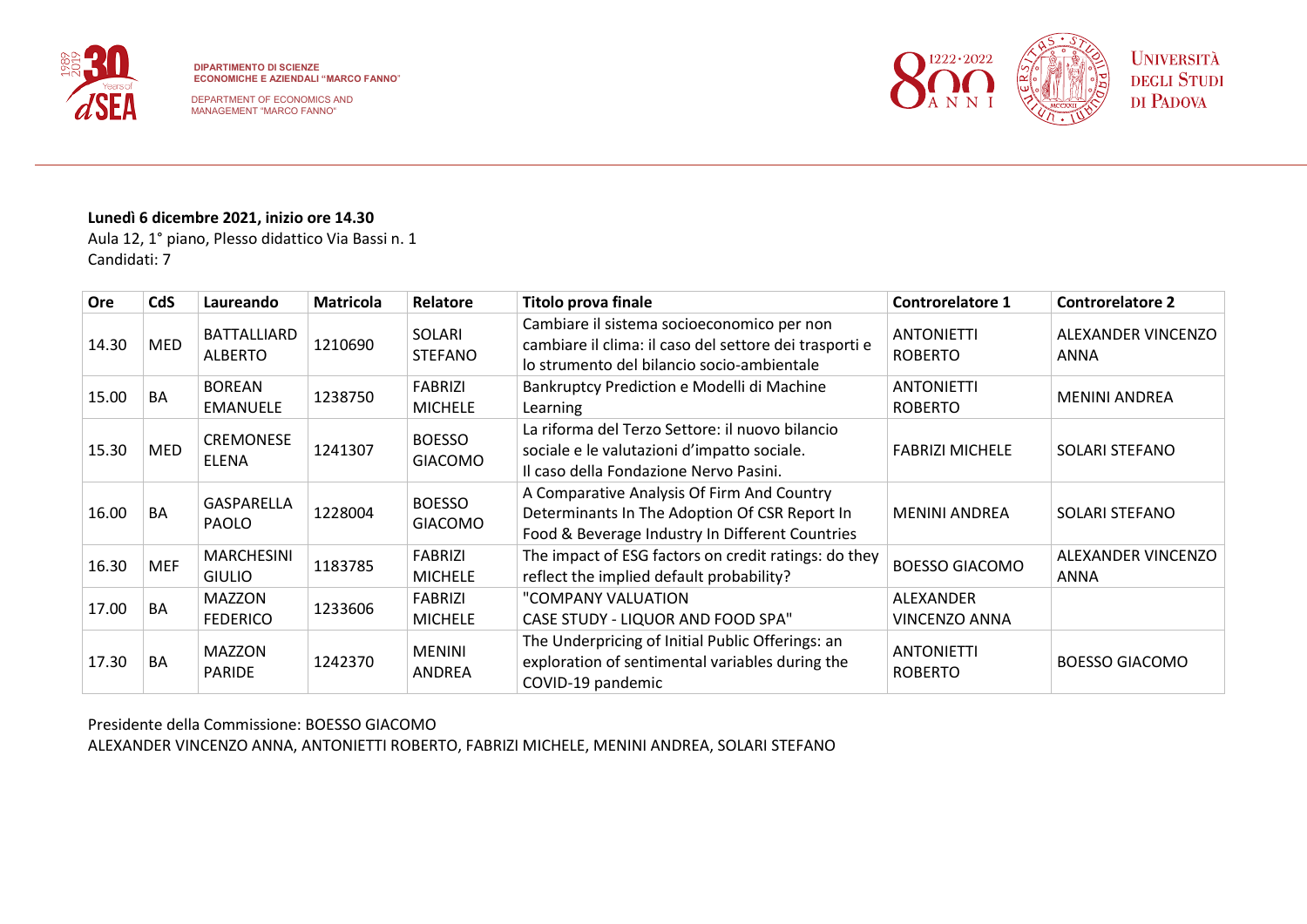



# **Lunedì 6 dicembre 2021, inizio ore 15.00**

Aula 14, 1° piano, Plesso didattico Via Bassi n. 1 Candidati: 5

| Ore   | <b>CdS</b> | Laureando                        | <b>Matricola</b> | Relatore                  | <b>Titolo prova finale</b>                       | <b>Controrelatore 1</b> | <b>Controrelatore 2</b> |
|-------|------------|----------------------------------|------------------|---------------------------|--------------------------------------------------|-------------------------|-------------------------|
| 15.00 | <b>BA</b>  | AKHMEDOV                         | 1231679          | <b>MORETTO</b>            | A Real Options Analysis of Sunflower Production  | CAPPUCCIO NUNZIO        | <b>GANAU ROBERTO</b>    |
|       |            | AMIRKHON*                        |                  | <b>MICHELE</b>            | Under Uncertainty in Uzbekistan                  |                         |                         |
|       |            | <b>BALDASSA</b>                  |                  | ZEN                       | Assessment of public guarantee schemes as an     |                         | <b>MORETTO MICHELE</b>  |
| 15.30 | <b>BA</b>  | 1227468<br>ALESSANDRO            |                  | <b>FRANCESCO</b>          | instrument to face liquidity needs during Covid- | <b>BUTTIGNON FABIO</b>  |                         |
|       |            |                                  |                  |                           | 19: the case of Veneto.                          |                         |                         |
| 16.00 | <b>BA</b>  | <b>DE MORI</b>                   | 1238260          | <b>BUTTIGNON</b>          | M&A in the banking sector: the Intesa Sanpaolo   | <b>ZEN FRANCESCO</b>    |                         |
|       |            | <b>ANDREA</b>                    |                  | FABIO                     | takeover on Ubi Banca                            |                         |                         |
| 16.30 | <b>MEF</b> | <b>GIACON</b>                    | 1217593          | <b>MORETTO</b>            | Public-Private Partnership in China: analysis of | CAPPUCCIO NUNZIO        |                         |
|       |            | <b>ALBERTO</b>                   |                  | <b>MICHELE</b>            | financial and sustainability instruments         |                         |                         |
|       |            | <b>SCLAUNICH</b><br><b>ADELE</b> | 1230652          | <b>BUTTIGNON</b><br>FABIO | M&As as a means to accelerate the new            |                         |                         |
| 17.00 | <b>BA</b>  |                                  |                  |                           | business development: Case studies from the      | <b>ZEN FRANCESCO</b>    |                         |
|       |            |                                  |                  |                           | second-hand luxury market                        |                         |                         |

Presidente della Commissione: BUTTIGNON FABIO GANAU ROBERTO, GRILLO EDOARDO, MORETTO MICHELE, ZEN FRANCESCO

\* Discussione online via zoom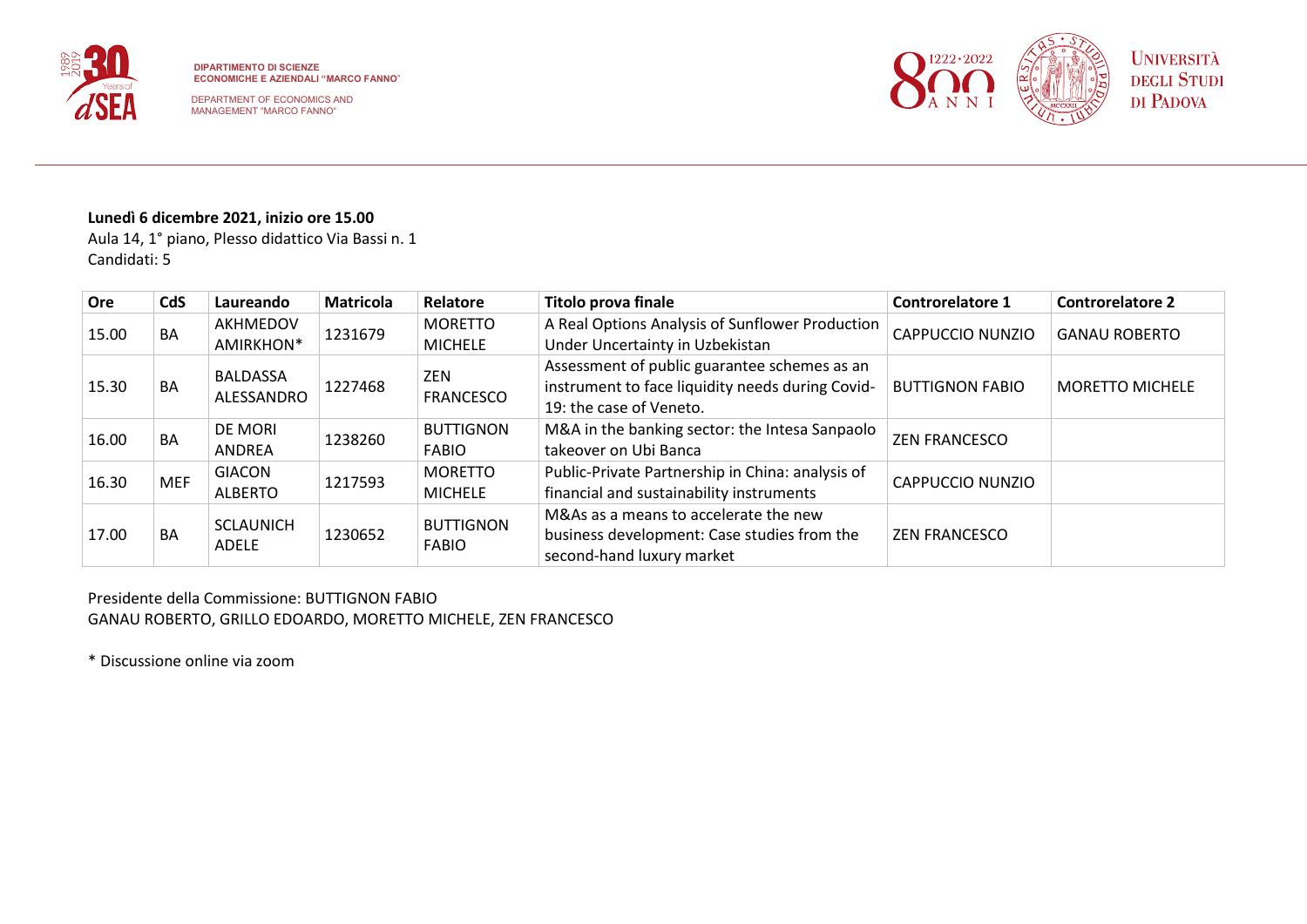



# **Martedì 7 dicembre 2021, inizio ore 09.00**

Aula 12, 1° piano, Plesso didattico Via Bassi n. 1 Candidati: 7

| <b>Ore</b> | CdS        | Laureando                          | <b>Matricola</b> | Relatore                          | <b>Titolo prova finale</b>                                                                                                                        | <b>Controrelatore 1</b> | <b>Controrelatore 2</b> |
|------------|------------|------------------------------------|------------------|-----------------------------------|---------------------------------------------------------------------------------------------------------------------------------------------------|-------------------------|-------------------------|
| 9.00       | <b>MEF</b> | <b>CASTEGINI</b><br><b>MICHELE</b> | 1238756          | CASTELNUOVO<br><b>EFREM</b>       | Anatomy: a collection of the euro area<br>propagation mechanisms                                                                                  | <b>RETTORE ENRICO</b>   | <b>BERTONI MARCO</b>    |
| 9.30       | EI         | <b>CONTE NICOLO'</b>               | 1231613          | DI MARIA<br><b>ELEONORA</b>       | Strategie di sostenibilità e valutazione<br>d'impatto ambientale e sociale                                                                        | <b>GIRALDO ANNA</b>     | <b>FONTANA CLAUDIO</b>  |
| 10.00      | <b>MEF</b> | FABBRI<br><b>ALBERTO</b>           | 1237357          | <b>FONTANA</b><br><b>CLAUDIO</b>  | SOVEREIGN BOND-BACKED SECURITIES: CAN<br>FINANCIAL ENGINEERING PROVIDE AN EMU-<br>WIDE SAFE ASSET? A THEORETICAL AND<br><b>EMPIRICAL ANALYSIS</b> | <b>BRUNELLO GIORGIO</b> | CASTELNUOVO EFREM       |
| 10.30      | <b>MEF</b> | <b>MANFRIN</b><br>ANDREA           | 1210762          | <b>BRUNELLO</b><br><b>GIORGIO</b> | The impact of automation on work: trends,<br>predictions, possible solutions                                                                      | <b>BERTONI MARCO</b>    |                         |
| 11.00      | <b>MEF</b> | RANZATO<br><b>GIACOMO</b>          | 1242371          | CASTELNUOVO<br><b>EFREM</b>       | <b>QUANTITY THEORY OF MONEY DURING</b><br><b>EXTREME EVENTS</b>                                                                                   | <b>BRUNELLO GIORGIO</b> | <b>RETTORE ENRICO</b>   |
| 11.30      | <b>MEF</b> | VEZZARO<br><b>FEDERICA</b>         | 1239013          | <b>FONTANA</b><br><b>CLAUDIO</b>  | <b>Cointegration-based Pairs Trading Strategies</b><br>and their application to Commodity Markets                                                 | <b>BERTONI MARCO</b>    | DI MARIA ELEONORA       |
| 12.00      | MEI        | <b>KATA BESIAN</b>                 | 1076256          | DI MARIA<br><b>ELEONORA</b>       | SOSTENIBILITA' AMBIENTALE E PROCESSI<br><b>INNOVATIVI</b>                                                                                         | <b>GIRALDO ANNA</b>     |                         |

Presidente della Commissione: BRUNELLO GIORGIO BERTONI MARCO, CASTELNUOVO EFREM, DI MARIA ELEONORA, FONTANA CLAUDIO, GIRALDO ANNA, RETTORE ENRICO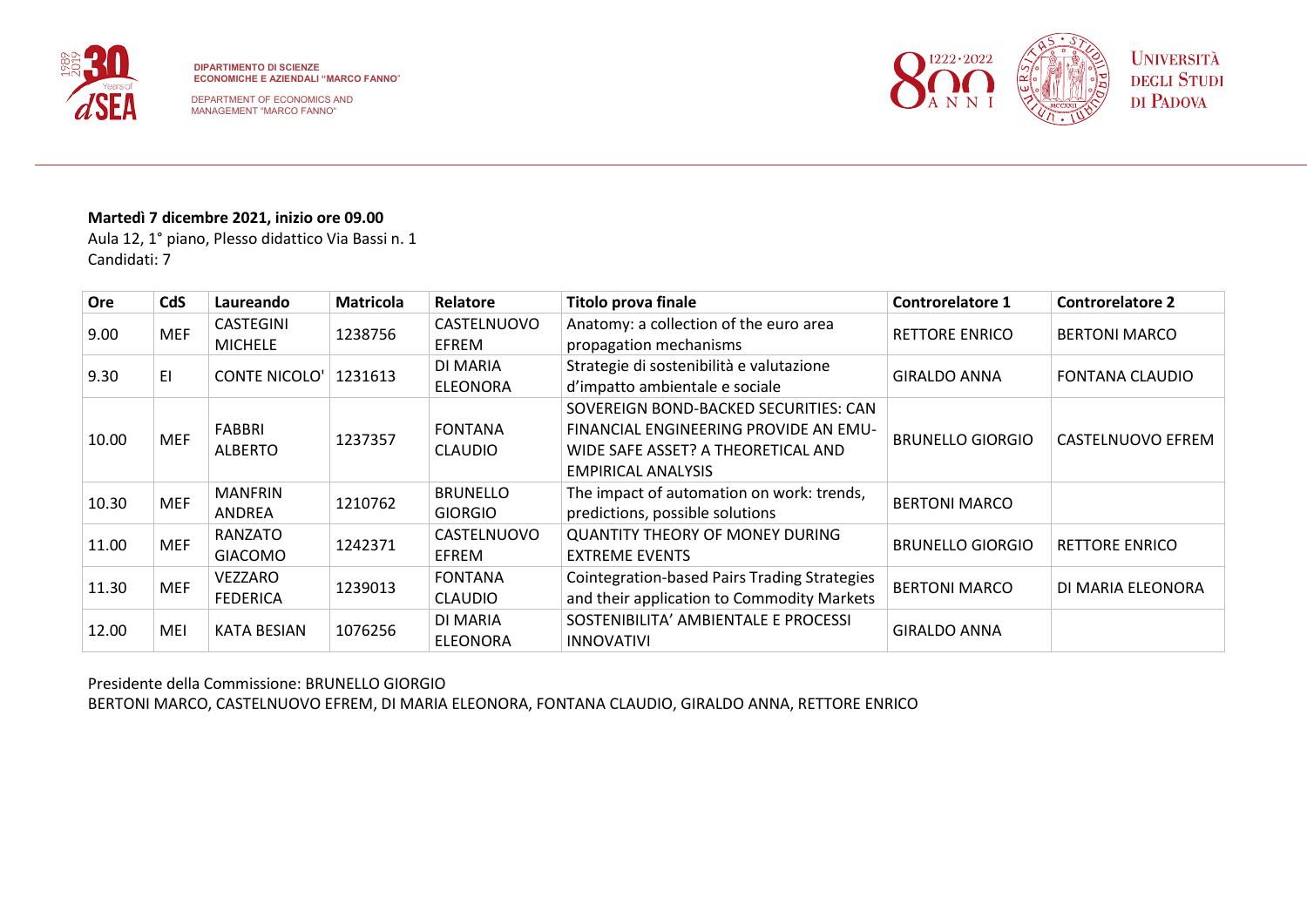

DEPARTMENT OF ECONOMICS AND MANAGEMENT "MARCO FANNO"



# **Venerdì 10 dicembre 2021, inizio ore 15.00**

Aula 12, 1° piano, Plesso didattico Via Bassi n. 1 Candidati: 6

| <b>Ore</b> | <b>CdS</b> | Laureando                                       | <b>Matricola</b> | Relatore                             | <b>Titolo prova finale</b>                                                                                                        | <b>Controrelatore 1</b>             | <b>Controrelatore 2</b>  |
|------------|------------|-------------------------------------------------|------------------|--------------------------------------|-----------------------------------------------------------------------------------------------------------------------------------|-------------------------------------|--------------------------|
| 15.00      | <b>BA</b>  | <b>CAPUZZO</b><br><b>GLORIA</b>                 | 1238872          | CAMPAGNOLO<br><b>DIEGO</b>           | COVID-19 and resilience: are family firms more<br>resilient than non-family businesses? An<br>analysis in the Northeast of Italy. | <b>CERBIONI FABRIZIO</b>            | PARIGI BRUNO MARIA       |
| 15.30      | <b>BA</b>  | <b>FERRATO</b><br>ALESSANDRO                    | 1220077          | CAMPAGNOLO<br><b>DIEGO</b>           | <b>INBOUND CROSS-BORDER M&amp;As IN ITALY: AN</b><br>EMPIRICAL INVESTIGATION ON CEO CHANGE<br>AND POST-ACQUISITION PERFORMANCE    | <b>CERBIONI FABRIZIO</b>            | <b>BONFATTI ROBERTO</b>  |
| 16.00      | <b>MED</b> | <b>MURANO</b><br><b>MARTINA</b>                 | 1238514          | <b>NACCARATO</b><br><b>FRANCESCO</b> | Evoluzione delle politiche remunerative del<br>top management aziendale                                                           | CAMPAGNOLO DIEGO                    |                          |
| 16.30      | <b>BA</b>  | <b>RIZZI FILIPPO</b>                            | 1219837          | CAMPAGNOLO<br><b>DIEGO</b>           | Exploring the link between individual and<br>organizational resilience in SMEs context                                            | <b>PARIGI BRUNO</b><br><b>MARIA</b> | <b>CERBIONI FABRIZIO</b> |
| 17.00      | <b>MED</b> | <b>SCARPA</b><br>ANDREA                         | 1217808          | <b>NACCARATO</b><br><b>FRANCESCO</b> | Governance e dichiarazione non finanziaria                                                                                        | <b>BONFATTI ROBERTO</b>             |                          |
| 17.30      | <b>MEF</b> | <b>VERA SANCHEZ</b><br>ANDREA<br><b>MARIELA</b> | 1178689          | <b>CERBIONI</b><br><b>FABRIZIO</b>   | TRANSFER PRICING ISSUES & CHALLENGES IN<br>A CHANGING TAX ENVIROMENT: EXPOSURE<br>OR OPPORTUNITY IN THE LUXURY INDUSTRY           | CAMPAGNOLO DIEGO                    | <b>BONFATTI ROBERTO</b>  |

Presidente della Commissione: PARIGI BRUNO MARIA BONFATTI ROBERTO, CAMPAGNOLO DIEGO, CERBIONI FABRIZIO, NACCARATO FRANCESCO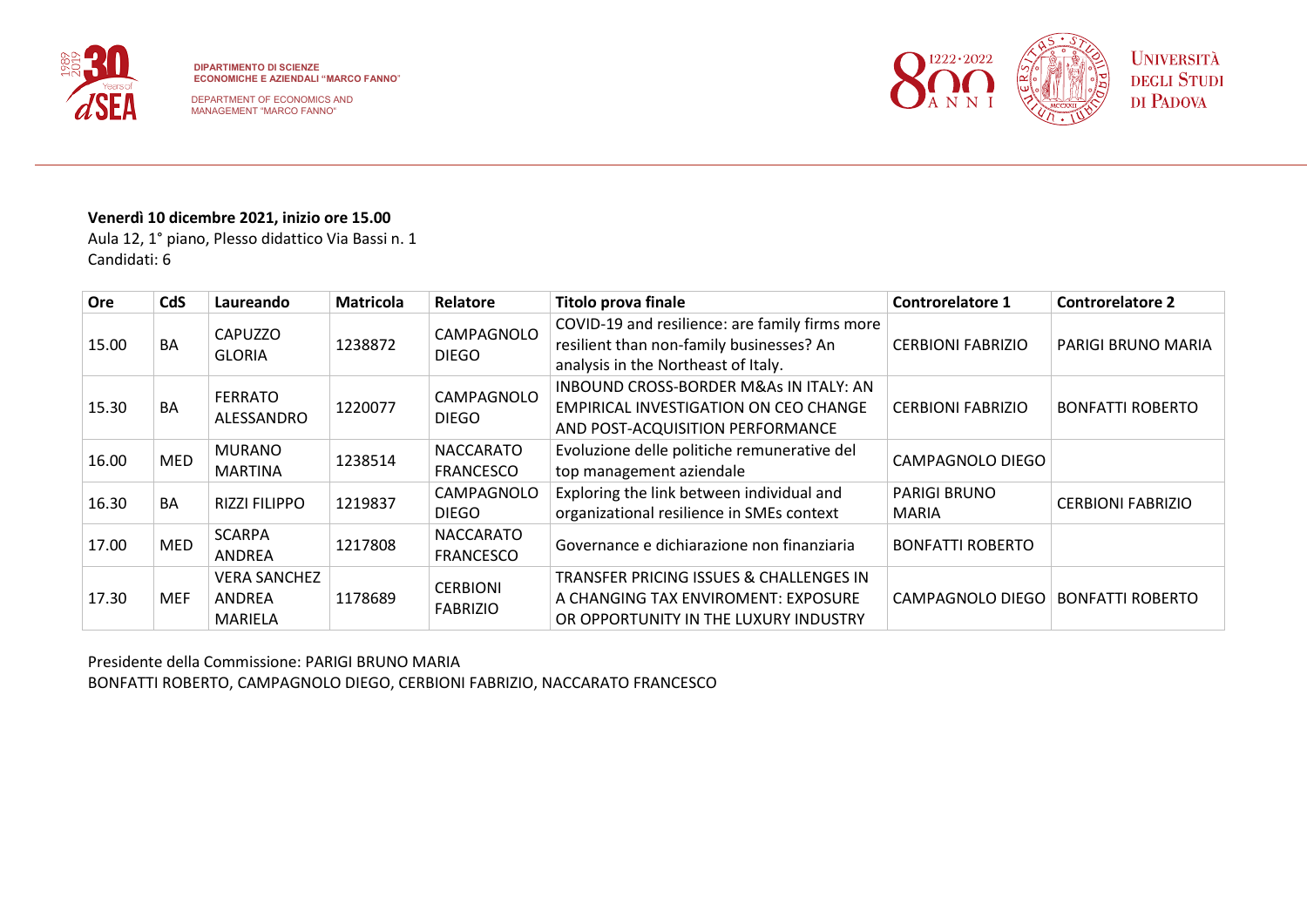



# **Venerdì 10 dicembre 2021, inizio ore 14.30**

Aula 14, 1° piano, Plesso didattico Via Bassi n. 1 Candidati: 8

| <b>Ore</b> | <b>CdS</b> | Laureando                         | <b>Matricola</b> | Relatore                       | <b>Titolo prova finale</b>                                                                                                                          | <b>Controrelatore 1</b>        | <b>Controrelatore 2</b>        |
|------------|------------|-----------------------------------|------------------|--------------------------------|-----------------------------------------------------------------------------------------------------------------------------------------------------|--------------------------------|--------------------------------|
| 14.30      | BA         | <b>BARCARO</b><br><b>EDOARDO</b>  | 1219387          | <b>BETTIOL MARCO</b>           | Digital services: a blessing or a curse for the<br>environment? An empirical analysis on companies'<br>awareness and initiatives                    | <b>ALVISI ALBERTO</b>          | LANZAVECCHIA<br><b>ALBERTO</b> |
| 15.00      | BA         | <b>BOTTARO</b><br><b>SOFIA</b>    | 1218914          | PAIOLA MARCO<br>UGO.           | Digitalization and revenue models: pricing and selling<br>digital services in the capital equipment industry                                        | <b>BASSETTI THOMAS</b>         | <b>ALVISI ALBERTO</b>          |
| 15.30      | EI         | <b>MAZZUCCO</b><br><b>MATTEO</b>  | 1240740          | PAIOLA MARCO<br><b>UGO</b>     | Sustainable business models in the I4.0 scenario:<br>cases in manufacturing digitalization                                                          | LANZAVECCHIA<br><b>ALBERTO</b> |                                |
| 16.00      | EI         | <b>NEGRO</b><br>RICCARDO          | 1239009          | PAIOLA MARCO<br>UGO            | SMEs' digital transformation in the I4.0 scenario:<br>developing digital mindsets through game mechanics                                            | <b>BASSETTI THOMAS</b>         |                                |
| 16.30      | <b>MED</b> | <b>ORSO LAURA</b><br><b>MARIA</b> | 1240709          | LANZAVECCHIA<br><b>ALBERTO</b> | Sostenibilità e Dichiarazione Non Finanziaria: analisi<br>dell'impatto del Covid-19 nella redazione della DNF<br>nel settore dell'energia elettrica | <b>ALVISI ALBERTO</b>          |                                |
| 17.00      | BA         | <b>PROVENZANO</b><br>LORENA       | 1224005          | PAIOLA MARCO<br>UGO.           | Circular Economy and Digitalization in the Chemical<br>industry: the Henkel case                                                                    | <b>BETTIOL MARCO</b>           |                                |
| 17.30      | MEI        | BENVEGNÙ<br>ALESSANDRO            | 1132397          | LANZAVECCHIA<br><b>ALBERTO</b> | Il terzo settore: storia e analisi di bilancio dal secondo<br>dopoguerra ad oggi                                                                    | <b>BASSETTI THOMAS</b>         |                                |
| 18.00      | EI         | <b>STOJKOV</b><br>FILIP*          | 1225817          | PAIOLA MARCO<br><b>UGO</b>     | Developing Customer Relationships in Manufacturing:<br>An Empirical Study on the role of technology and<br>marketing practices                      | <b>BETTIOL MARCO</b>           | <b>ALVISI ALBERTO</b>          |

# Presidente della Commissione: BETTIOL MARCO ALVISI ALBERTO, BASSETTI THOMAS, LANZAVECCHIA ALBERTO, PAIOLA MARCO

\* Discussione online via zoom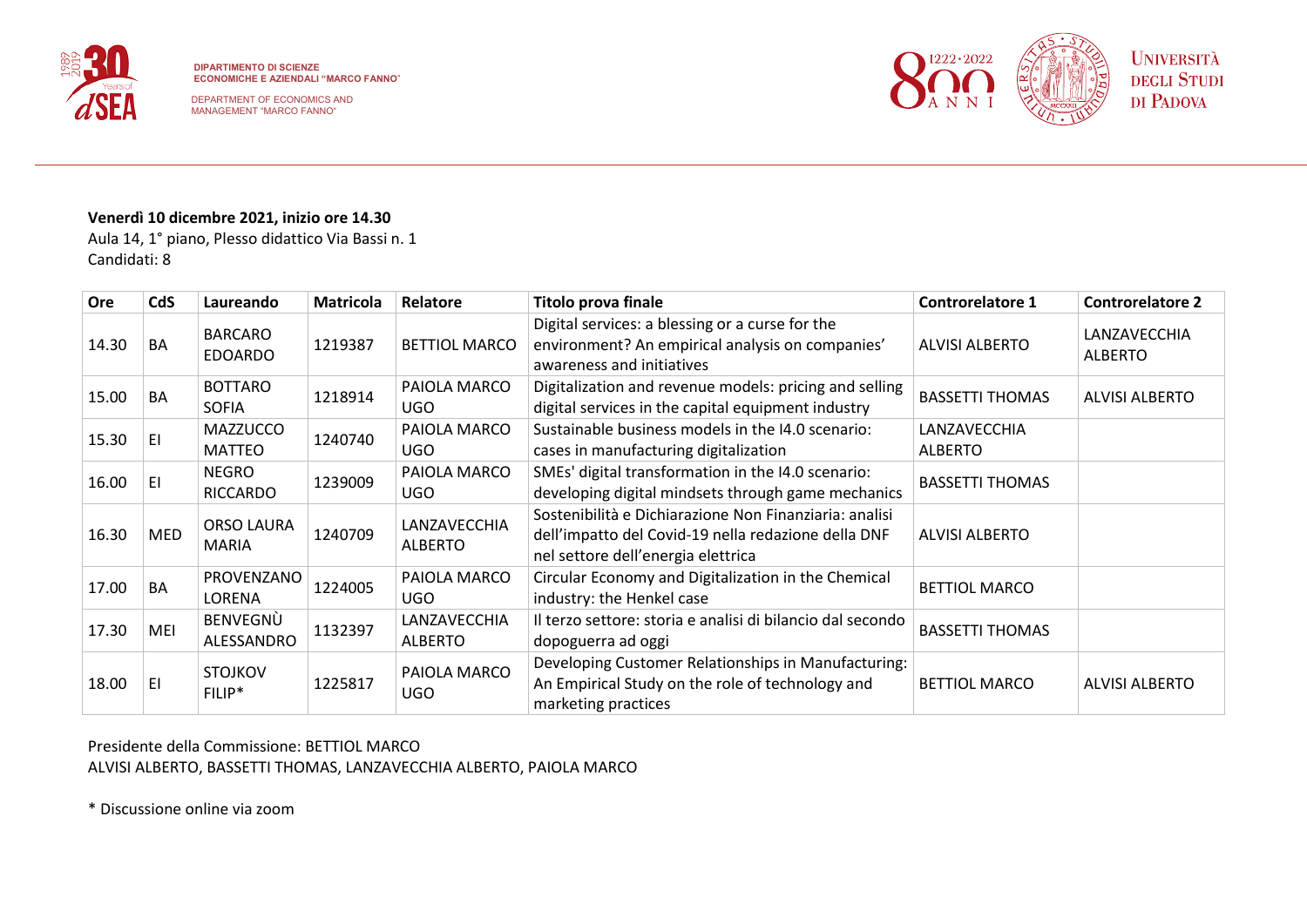



# **Lunedì 13 dicembre 2021, inizio ore 09.00**

Aula 12, 1° piano, Plesso didattico Via Bassi n. 1 Candidati: 7

| <b>Ore</b> | <b>CdS</b>  | Laureando                             | <b>Matricola</b> | Relatore                                              | <b>Titolo prova finale</b>                                                                                                                                          | <b>Controrelatore 1</b>              | <b>Controrelatore 2</b>              |
|------------|-------------|---------------------------------------|------------------|-------------------------------------------------------|---------------------------------------------------------------------------------------------------------------------------------------------------------------------|--------------------------------------|--------------------------------------|
| 9.00       | <b>BA</b>   | <b>ANDRIGO</b><br><b>FEDERICO</b>     | 1224004          | PASSETTI EMILIO                                       | Carbon disclosure in sustainability<br>reporting: content analysis research in<br>transport sector                                                                  | <b>TROUMPOUNIS</b><br><b>ORESTIS</b> | RUSSO ALESSIA                        |
| 9.30       | <b>MED</b>  | CASTELLAN<br><b>GIULIA</b>            | 1219355          | <b>GALEAZZO AMBRA</b>                                 | GDO in Italia: evoluzione, abitudini<br>d'acquisto e customer centric marketing<br>Il caso Aspiag Service nell'investigazione del<br>comportamento del consumatore. | <b>GIANECCHINI</b><br><b>MARTINA</b> |                                      |
| 10.00      | <b>MEDA</b> | <b>FAVERO</b><br><b>RICCARDO</b>      | 1018556          | <b>GIANECCHINI</b><br><b>MARTINA</b>                  | Il valore dell'Employer Branding per le<br>aziende                                                                                                                  | <b>GALEAZZO AMBRA</b>                |                                      |
| 10.30      | EI          | <b>GIBBINS COLIN</b>                  | 1219223          | <b>GIANECCHINI</b><br><b>MARTINA</b>                  | Self-initiated expatriation: Career building<br>the global way                                                                                                      | <b>GUBITTA PAOLO</b>                 | RUSSO ALESSIA                        |
| 11.00      | EI          | <b>HOANG THI</b><br><b>HUONG THAO</b> | 1217060          | <b>GUBITTA PAOLO/</b><br>SOST. TOGNAZZO<br>ALESSANDRA | ENTREPRENEURS' HOPELESSNESS. What<br>drives Entrepreneurial Depression?                                                                                             | <b>TROUMPOUNIS</b><br><b>ORESTIS</b> | <b>GALEAZZO AMBRA</b>                |
| 11.30      | BA          | <b>MARTININI</b><br><b>GIACOMO</b>    | 1217803          | PASSETTI EMILIO                                       | "Remote" management control during the<br>COVID-19 pandemic                                                                                                         | RUSSO ALESSIA                        | <b>GUBITTA PAOLO</b>                 |
| 12.00      | <b>BA</b>   | <b>PERARO</b><br><b>MICHELA</b>       | 1238616          | <b>GUBITTA PAOLO/</b><br>SOST. TOGNAZZO<br>ALESSANDRA | Organizational resilience: a study on<br>metaphors.                                                                                                                 | PASSETTI EMILIO                      | <b>TROUMPOUNIS</b><br><b>ORESTIS</b> |

# Presidente della Commissione: GUBITTA PAOLO

GALEAZZO AMBRA, GIANECCHINI MARTINA, PASSETTI EMILIO, RUSSO ALESSIA, TROUMPOUNIS ORESTIS

partecipa, in veste di ospite -uditore per la discussione della dott.ssa Giulia Castellan, il dott. Francesco Orlando, Presidente di FairPlay Consulting.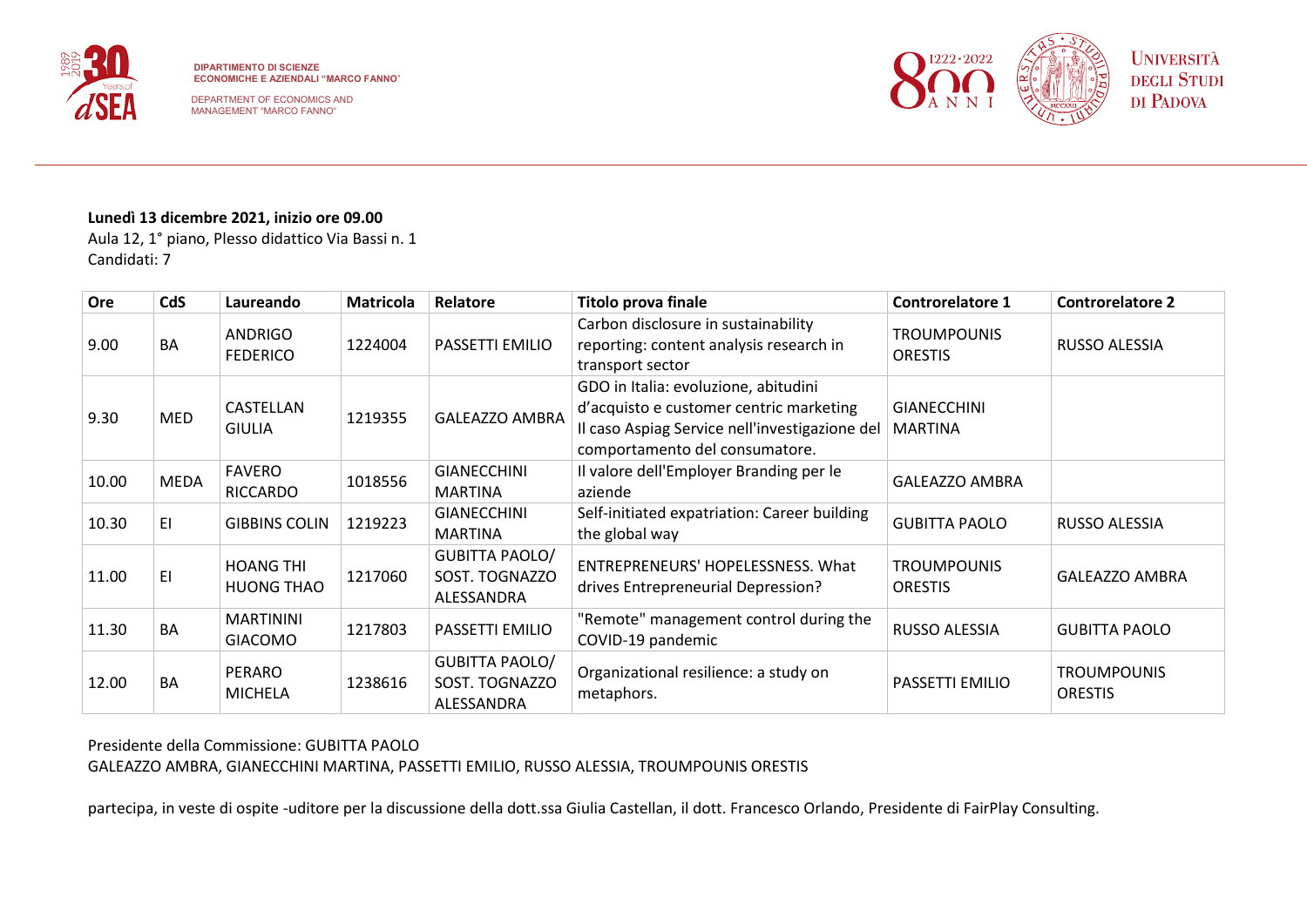



#### **Lunedì 13 dicembre 2021, inizio ore 15.00**

Aula 12, 1° piano, Plesso didattico Via Bassi n. 1 Candidati: 6

| Ore   | <b>CdS</b> | Laureando                                        | <b>Matricola</b> | Relatore                                                     | <b>Titolo prova finale</b>                                                                                                    | <b>Controrelatore 1</b> | <b>Controrelatore 2</b> |
|-------|------------|--------------------------------------------------|------------------|--------------------------------------------------------------|-------------------------------------------------------------------------------------------------------------------------------|-------------------------|-------------------------|
| 15.00 | <b>MED</b> | <b>BORELLA</b><br>FEDERICA*                      | 1219356          | <b>GROSSET LUCA/</b><br><b>SOST. SARTORI</b><br><b>ELENA</b> | Valutazione d'azienda: trattazione di un<br>caso reale                                                                        | <b>FONTINI FULVIO</b>   |                         |
| 15.30 | <b>MEF</b> | <b>DONÀ</b><br>LEONARDO                          | 1242608          | <b>BALDAN CINZIA</b>                                         | The impact of financial regulation on<br>banking activity: a CAMEL Model<br>Analysis of Selected Banks                        | SAPIENZA ELENA          |                         |
| 16.00 | <b>MEF</b> | <b>DONINI</b><br>LEONARDO                        | 1234399          | <b>BALDAN CINZIA</b>                                         | Bitcoin: safe haven or risky hazard?<br>Analysis through the global market                                                    | WEBER GUGLIELMO         | SAPIENZA ELENA          |
| 16.30 | <b>MEF</b> | <b>MATTIELLO</b><br><b>RICCARDO</b>              | 1238263          | <b>WEBER</b><br><b>GUGLIELMO</b>                             | The effects of the Covid-19 pandemic on<br>households: Evidence on financial asset<br>portfolio variations in the Netherlands | <b>FONTINI FULVIO</b>   | <b>FAVARO DONATA</b>    |
| 17.00 | <b>MEF</b> | <b>ORIFICI</b><br><b>FRANCESCO</b>               | 1225017          | DAL BIANCO<br>CHIARA/ SOST.<br><b>ZAMBON NANCY</b>           | SWAPTION PRICING UNDER THE HULL-<br><b>WHITE MODEL</b>                                                                        | <b>BALDAN CINZIA</b>    |                         |
| 17.30 | MEF-EF     | MOSQUERA<br><b>MERLIN PABLO</b><br><b>ANDRES</b> | 1136648          | <b>BALDAN CINZIA</b>                                         | Credit Default Swaps in the Italian<br>banking system: hedging or capital<br>relief?                                          | WEBER GUGLIELMO         |                         |

Presidente della Commissione: WEBER GUGLIELMO

BALDAN CINZIA, DAL BIANCO CHIARA, GROSSET LUCA (solo per discussione Borella), FAVARO DONATA, FONTINI FULVIO, SAPIENZA ELENA

• partecipa, in veste di ospite -uditore per la discussione della dott.ssa Federica Borella, la dott.ssa Elena Sartori, Dipartimento di Matematica dell'Università degli Studi di Padova

\* Discussione online via zoom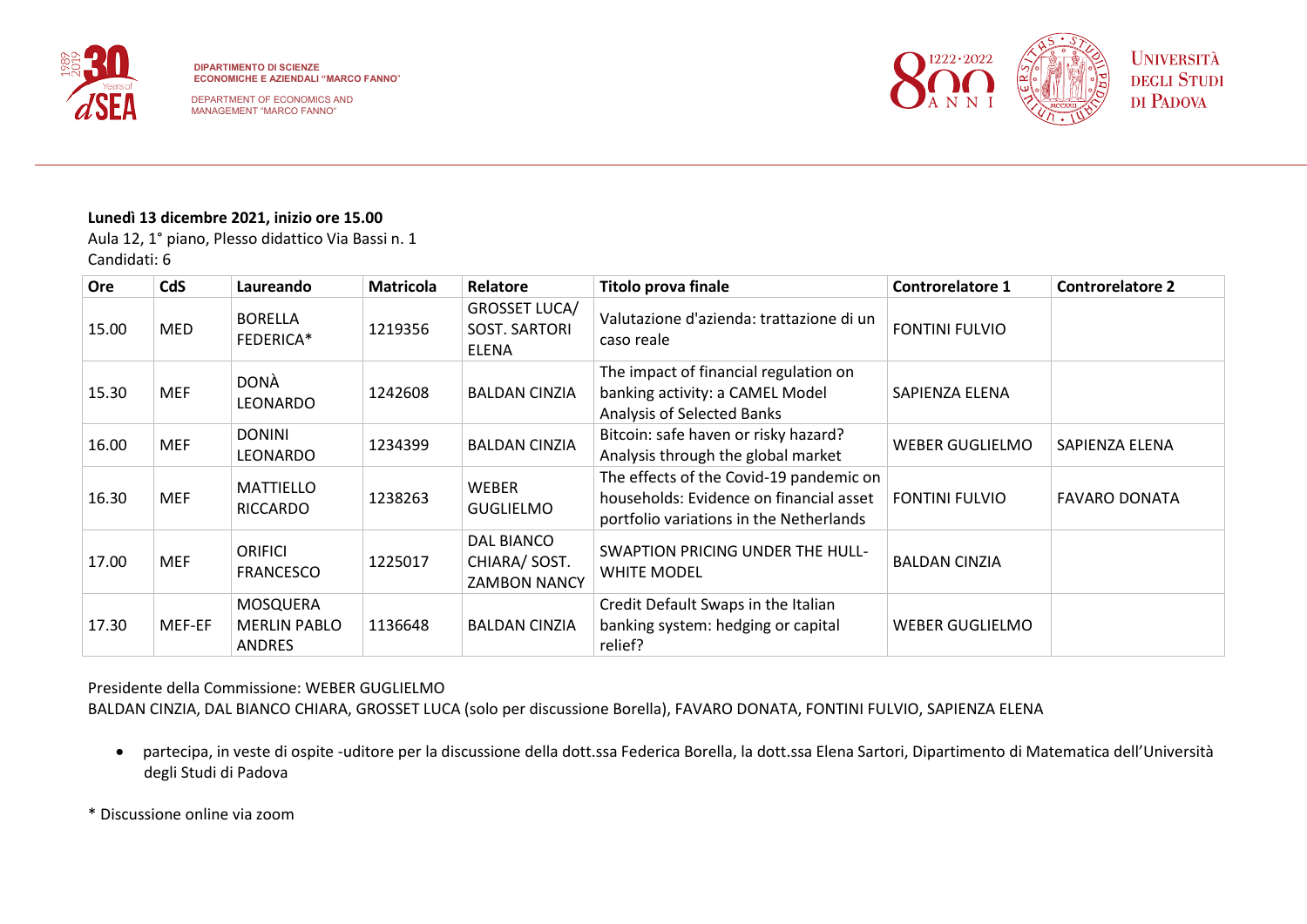

DEPARTMENT OF ECONOMICS AND MANAGEMENT "MARCO FANNO"



# **Martedì 14 dicembre 2021, inizio ore 09.00**

Aula 12, 1° piano, Plesso didattico Via Bassi n. 1 Candidati: 6

| <b>Ore</b> | <b>CdS</b> | Laureando                     | <b>Matricola</b> | <b>Relatore</b>                   | <b>Titolo prova finale</b>                                                                                                                                            | <b>Controrelatore 1</b> | <b>Controrelatore 2</b> |
|------------|------------|-------------------------------|------------------|-----------------------------------|-----------------------------------------------------------------------------------------------------------------------------------------------------------------------|-------------------------|-------------------------|
| 9.00       | MEF        | <b>AJALUNI LILAS</b>          | 1203193          | <b>ROCCO</b><br>LORENZO           | Climate change and Demographics: An Empirical<br>analysis on how climate change can affect<br>demography in the main developing countries.                            | NICOLO' ANTONIO         |                         |
| 9.30       | BA         | <b>BONFIO DAVIDE</b>          | 1238617          | <b>FURLAN</b><br>ANDREA           | The individual proactivity and team effectiveness.<br>The moderating role of team homogeneity                                                                         | <b>BELUSSI FIORENZA</b> | <b>MARELLA ANDREA</b>   |
| 10.00      | ΕI         | MASSAFRA<br><b>GIANMARCO</b>  | 1227997          | NICOLO'<br><b>ANTONIO</b>         | Le asimmetrie informative nell'equity<br>crowdfunding: un'analisi comparativa sulla tutela<br>degli investitori retail tra la normativa Italiana e<br>quella Europea. | ROCCO LORENZO           | ZOTTI ANTONIO           |
| 10.30      | <b>BA</b>  | <b>MICCI ANTONIO</b>          | 1219388          | ZOTTI<br><b>ANTONIO</b>           | PERMANENT CAPITAL VEHICLES: HOW PATIENT<br><b>CAPITAL PAYS OFF</b>                                                                                                    | ROCCO LORENZO           |                         |
| 11.00      | EI         | <b>PEDROLLI</b><br>ALESSANDRO | 1211168          | <b>BELUSSI</b><br><b>FIORENZA</b> | Analisi storica investimenti diretti esteri (FDI) con<br>focus sul contesto dell'economia emergente<br>indiana                                                        | <b>FURLAN ANDREA</b>    |                         |
| 11.30      | <b>MEF</b> | <b>RIZZI FILIPPO</b>          | 1238621          | <b>ROCCO</b><br>LORENZO           | The effect of migration on Municipatilies spending:<br>evidence from Italy                                                                                            | NICOLO' ANTONIO         | <b>FURLAN ANDREA</b>    |

Presidente della Commissione: BELUSSI FIORENZA FURLAN ANDREA, MARELLA ANDREA, NICOLO' ANTONIO, ROCCO LORENZO, ZOTTI ANTONIO